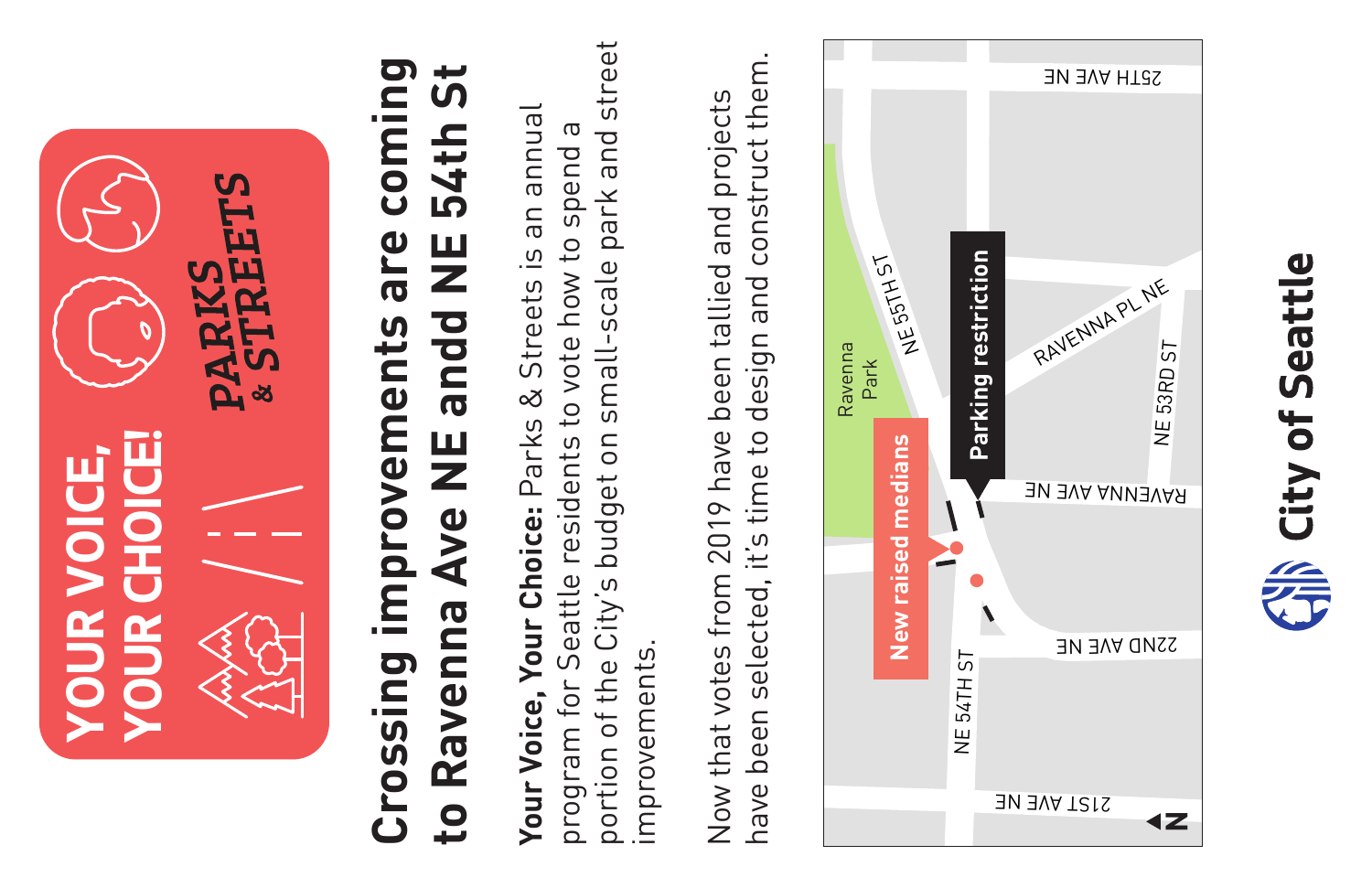![](_page_1_Picture_0.jpeg)

# **Crossing improvements are coming to University Way NE and NE 45th St**

**Your Voice, Your Choice:** Parks & Streets is an annual program for Seattle residents to vote how to spend a portion of the City's budget on small-scale park and street improvements.

Now that votes from 2019 have been tallied and projects have been selected, it's time to design and construct them.

![](_page_1_Picture_4.jpeg)

![](_page_1_Figure_5.jpeg)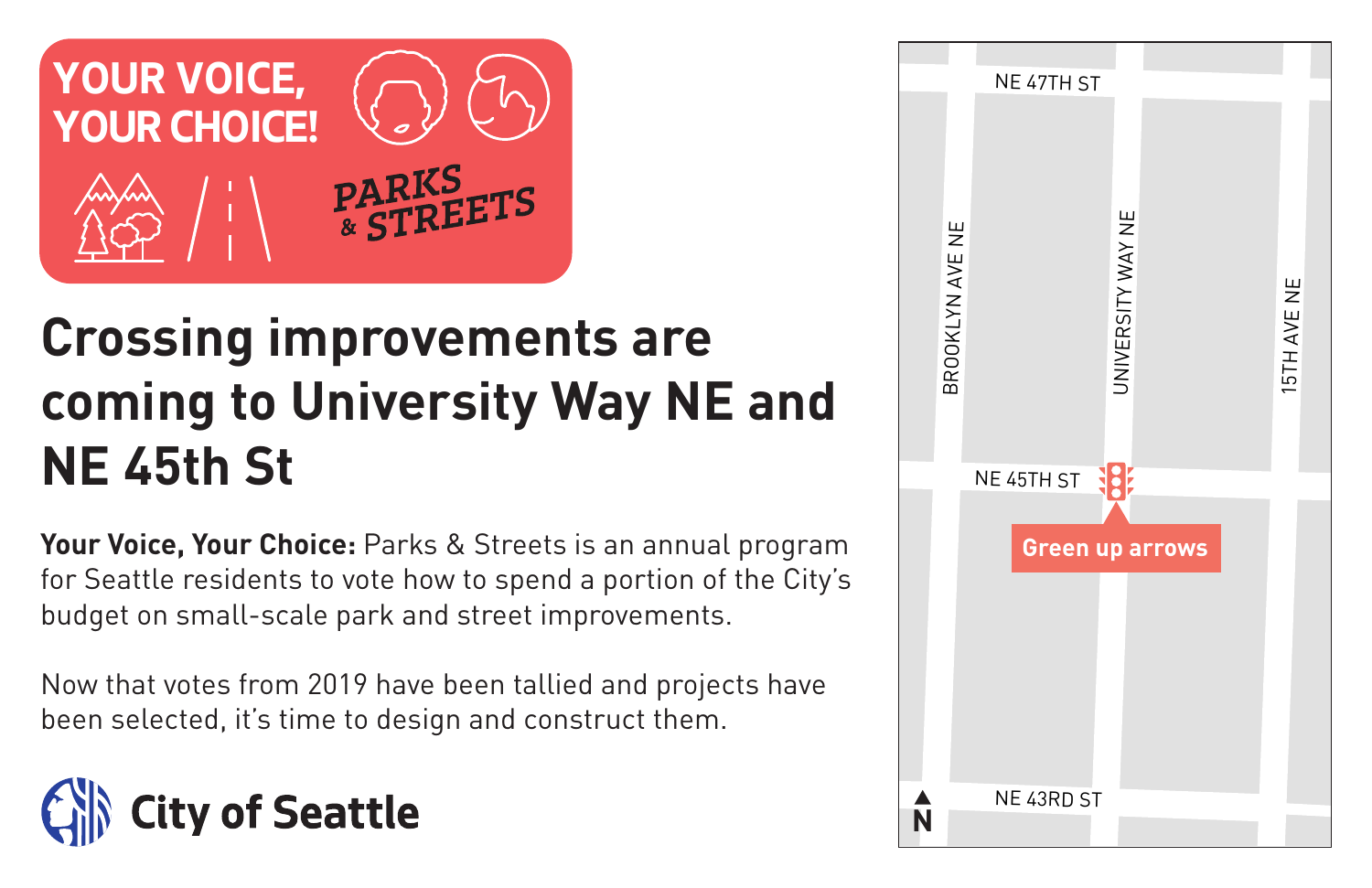![](_page_2_Picture_0.jpeg)

P.O. Box 34996 Seattle, WA 98124-4996

![](_page_2_Picture_2.jpeg)

PRSRT STD **US Postage PAID** Seattle, WA Permit No. 2871

### **Overview**

Vehicles have been observed making left-turns even though "No left-turn" signs are posted on the overhead wires and signal poles at the University Way NE and NE 45th St intersection. We'll replace the eastbound and westbound green ball with a green "up" arrow for the inside traffic signals to reconfirm the left-turn restriction.

## **Solutions**

Replace the green ball with a green "up" arrow for the inside traffic signals serving NE 45th St traffic

# **Visit our webpage to learn more about this project and our anticipated construction schedule.**

**Learn more:** Seattle.gov/transportation/YVYC YVYC\_Projects@seattle.gov | (206) 316-2549